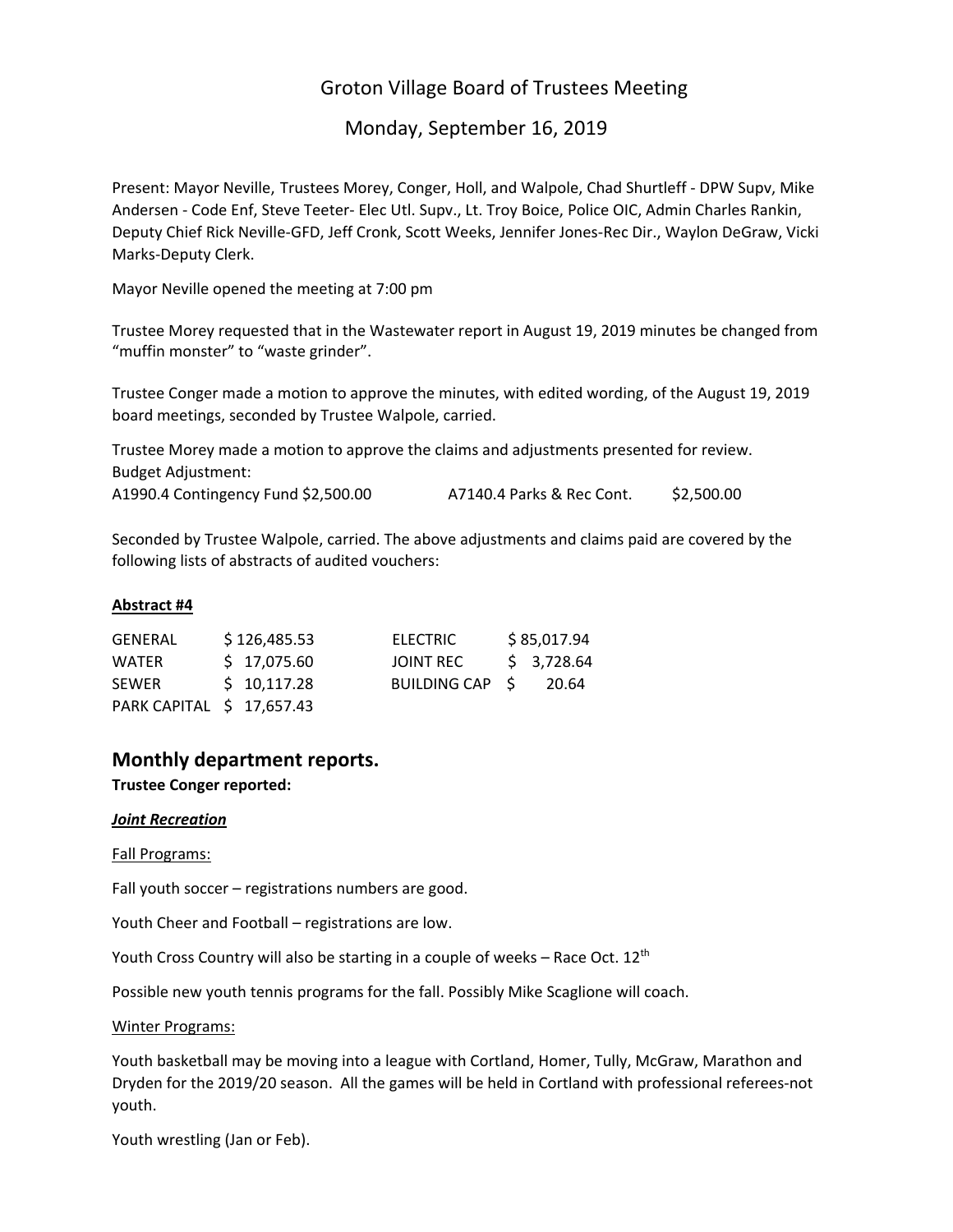### Summer Concert Grant due in October.

Cabin Fever Grant has been submitted.

# Summer programs:

Concert series approximately 2,000 people attended this year. Received \$900 from the RH Park Foundation Grant and total cost was \$1304 minus some supplies sold to booster club for a total cost of \$1269.

Attendance of the concert in 2012 was 200 and 2018 was 2100. The increase was due to moving the concerts from the Conger Blvd. to the American Legion, which was beneficiary to everybody.

Recreation programs in the last 7 years has increased in number of participants:

2012/92 to 2019/443 – 273% increase with income 2019 of \$1494.00, servicing & feeding a lot of kids.

Discussion on pool details – staffing for the future, rules updated, Guard area and bathroom plans.

Discussion on Summer concert details.

# *Youth Commission*

Weekly enrollment ranging from 32 in the early weeks to 43 campers. They had five field trips. In cooperation with the Groton Library, campers attended many programs, including Disc Dogs and Birding with Peter Harrity. Older campers got swimming lessons for 6 weeks. Lunches were through the Summer Feeding Program and snacks were provided through the Groton Harvest Grant.

Groton Harvest: Over 8,000 lbs. of produce were given out over the 8 Children's Markets held with the average of 85 children weekly. Each kid was allowed 10lbs each, of fresh produce to take home. 8 youth were employed through the Grant or Workforce NY. Parent survey – 27 of 30 ate more produce, 25 of 30 reported their children tried something new and 24 out of 30 said the market positively impacted their food budget.

Coming events: Fall programming is underway. **Mondays** is an introductory session to elementary children to programming and exploring fun fall activities. **Tuesday and Thursday** – Middle school: My side of the Mountain activities in preparation for their trip to the Catskills in October. **Wednesday** – **Groton Pride** (Middle school) – Community service projects including Trail Clean‐Up and plans for Trunk or Treat. **Tuesday & Thursday** – Lunch Bunch, Junior High activities and games.

**Tween Nights** at the Groton Library will start up on a monthly basis on a Friday night. Youth can watch a movie, do crafts, play Mind Craft and enjoy pizza and snacks in a safe and supervised setting.

# *Electric:*

# **Supv Teeter reported work completed:**

First of the month Mike Perkins finished his 3<sup>rd</sup> week of training and next month will start his 4<sup>th</sup> week. At that time Mike will complete his first year of a four‐year program.

Working on Cayuga St. line to the VVMHP, trimming and clearing, etc.

Hired Bill Higgins to bulldoze a path, dumped bank run gravel to build road to get truck back in there. Spent 3‐4 days trimming of brush on that new road

A lot of tree trimming – maybe because of wet summer seems to be more growth this year. Mowed and trimmed the high line, Town will brush hog bank later this month.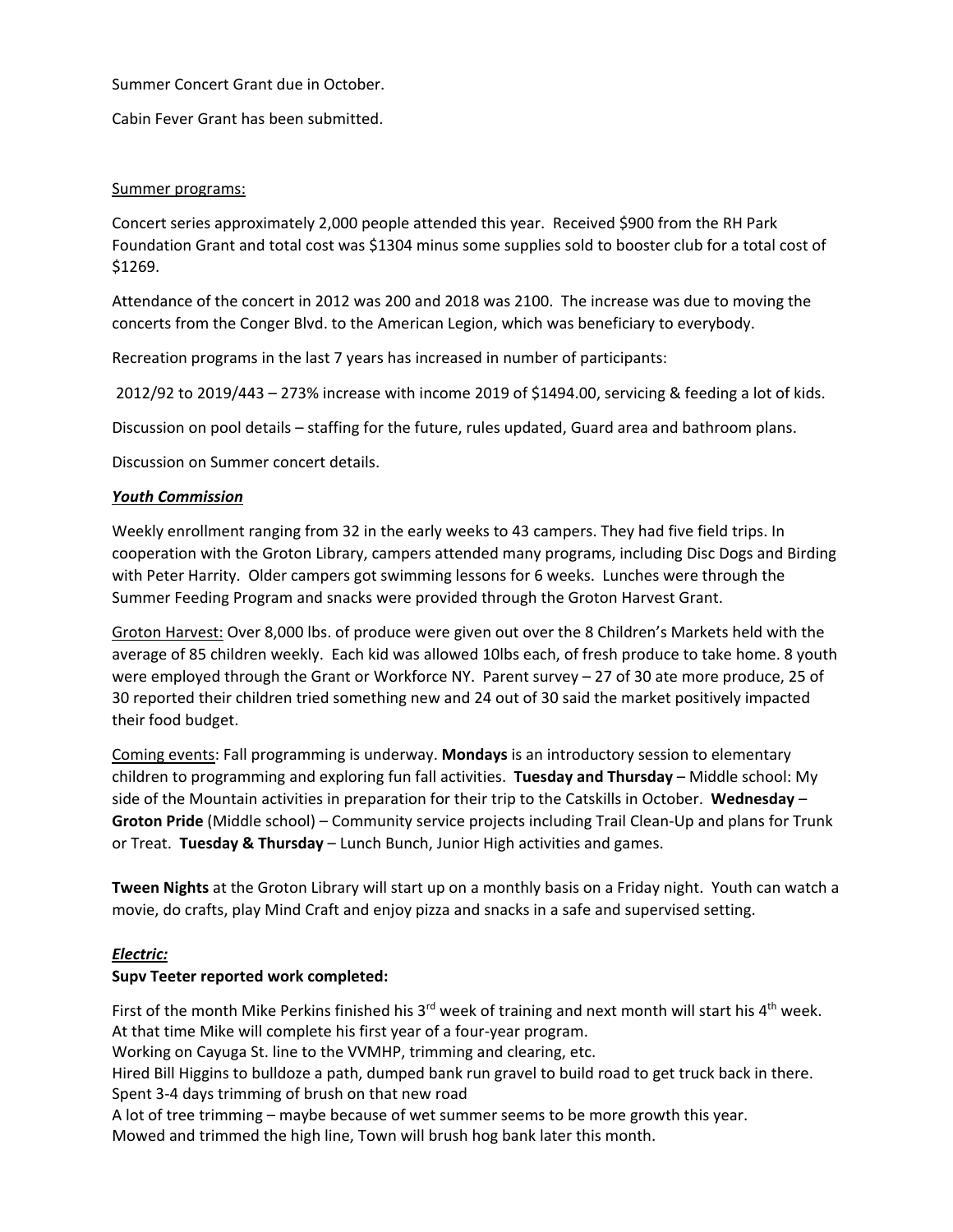Working on Spring St. replacing a pole for service to new building for Racker Center. Trying to get as much time in the bucket for Mike.

Read meters Non‐pay disconnects Repaired streetlights Replaced transformer leads on Elm St. Rubbered up service on South Main St. for painter Put eaves trough on generator building on Conger Blvd. Hooked up new 200‐amp service on Beechwood Dr. Shut off & turn on for electrician to hook up generator at 210 Gerald Moses Dr. Helped install hiking trail sign's & benches Set up for Groton Olde Home Days Picked up the chipper from repair shop Hauled material for roadway on Cayuga St. Got hybrid inspected Repaired sink at the Fire Station

# *DPW:*

# **Supv Shurtleff reported:**

# **Completed Work/Projects:**

- Regrade Railroad Ave. with limestone crusher run was rough and had some complaints
- Set up and clean up for Olde Home Days was a successful year
- **•** Repair 4 leaks in the Fire Dept. roof many seams to fix holding up so far
- Park & Pool comes to an end. Had an awesome group of lifeguards this year they kept the place clean and picked up. If they had any problems, they called to let him know.
- Repair Street Sweeper
- Rebuild 180' of curbing on Barrows St.
- Replace sidewalk at the S. Main St. bridge
- Haul in stone for stockpile (200 Tons)
- Respond to a house fire Davis Rd., McLean
- Replace sidewalk on Sykes St. & Peru Rd.
- Help redesign the trail on W. Hill property dispute
- Remove a large stump at 302 W. South St.
- Read water meters
- Respond to a car accident 700 block of Peru Rd.

# **Schedule of Work**

- Close up the pool area for winter
- Paving project Blanchard Heights
- Patching as needed
- Curbing & drainage on Walpole Rd.
- Water, sewer project Spring St. (Rackers)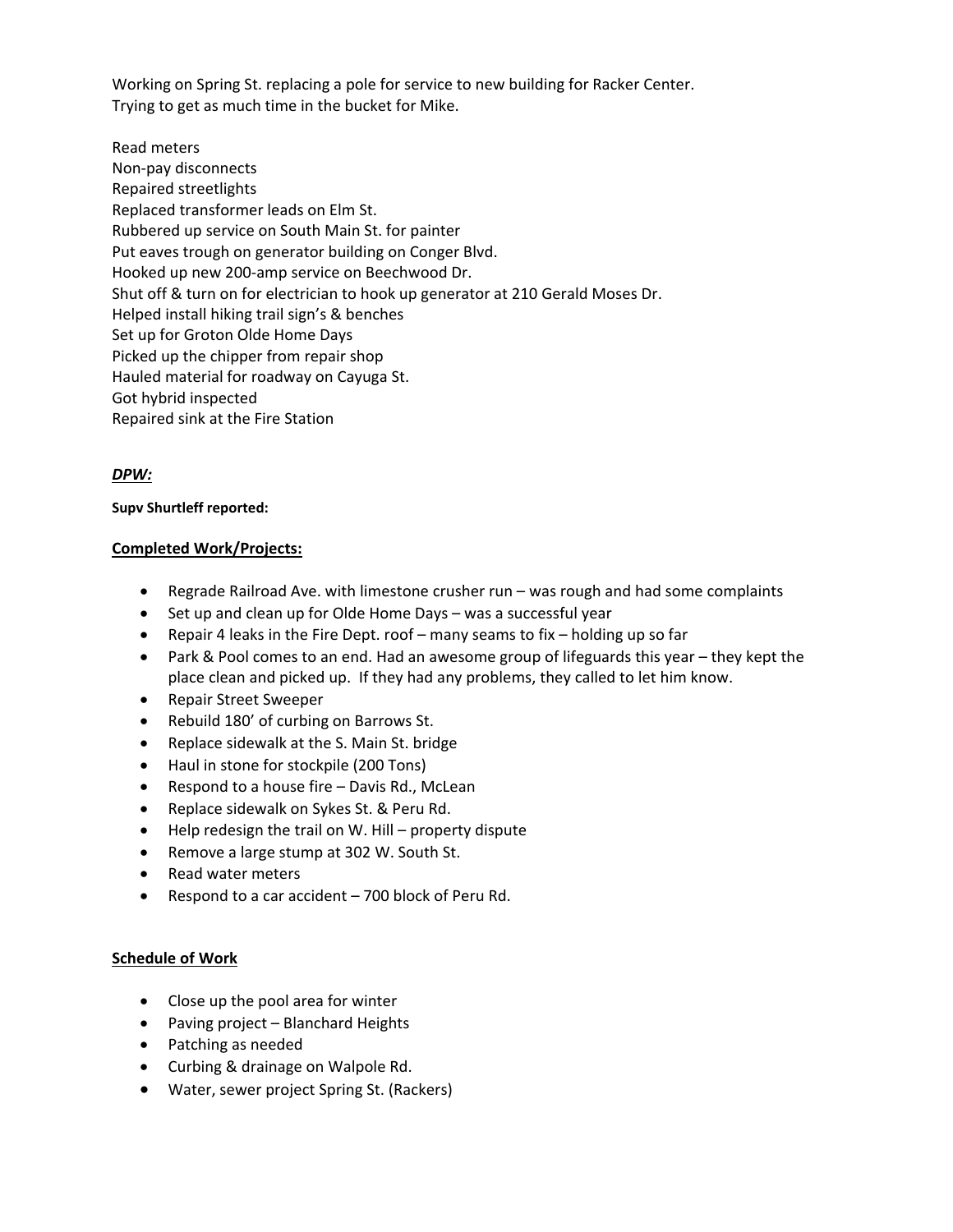### *Groton Fire Department:*

### **Deputy Chief Richard Neville reported:**

Calls YTD: 597 -ambulance calls / 117 -fire calls (total of 714)

Groton Olde Home Days was a huge success for the  $-$  sold out of food about  $\frac{1}{2}$  way thru the afterparade crowd. A thank you to the Legion for their help.

Assisted McLean with a house fire on Davis Rd on 9/6/19. All Mclean's fire trucks were out of service for hose test.

Michael Howell was appointed into Pioneers, working on guidelines to separate his employment as an Paramedic and volunteer time.

Fire Department annual clam bake is October 5, 2019 – noon to 5pm.

September 15<sup>th</sup> - Fire Dept. cooked at the Annual Corn Harvest for the NYS Draft Horse Club.

Preparing for the School Public Education on Fire Awareness week and trunk or treat.

### *Code Enforcement*

#### **Code Officer Anderson reported:**

- $\bullet$  Building Permits = 31 / 7 of them since Sept. 1, 2019 \$196,000
- Roofing and Window Permits = 32 / 6 of them since Sept. 1, 2019 = \$219,000
- 184 main St. new roofing work 1 layer of Cedar Shakes and 6 layers of shingles were found on this roof.
- Old Chatham Creamery gave temporary Certificate of Occupancy until Sept. 27, 2019.
- Notified 317 E. Cortland St. trash removal
- 200 W. South St. received their Certificate of Completion

#### *Police Report*

#### **Lt. Boice reported:**

Oct. 2‐3‐4, 2019 dates for shooting range training – 3‐8pm

There has been some break in's in the Carpenter, Hillcrest & Pleasant St. area – put warning on the Village website.

Mayor Neville commended the Groton Police Dept. for a job well done at Groton Olde Home Days and the officers walking Main St. – good to be visible.

#### *Wastewater*

#### **Trustee Walpole reported**:

Alvin reported business as usual, everything is running smooth.

Completed the preventative maintenance on the main blowers at the plant.

As reported before that two actuator motors are antiquated as need replacing. Alvin is working on getting prices and bids for next budget.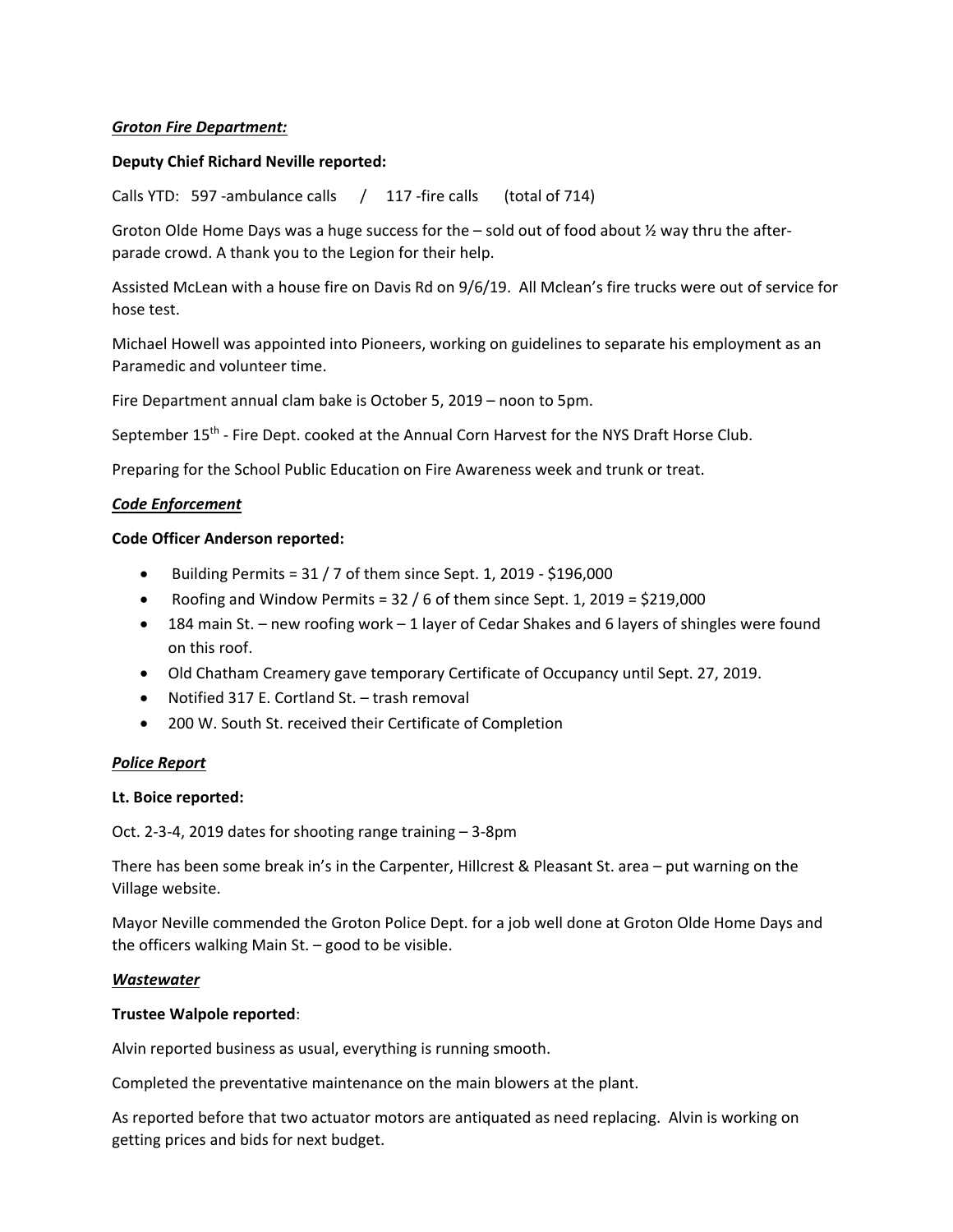# *Memorial Park*

The Park is buttoned up for the season except for the bathrooms, which are left open until evening so that people have access.

Grant funds used for – 2 new lifeguard chairs (received but not installed), new circulator pump for kiddie pool (received but not installed), new tables (arrived today), and new playground equipment (not yet received). All should be installed before winter except for playground equipment which will be installed in the Spring.

# *Jean – no report*

Asked if she there is any job description of contact information for each of the committee's that the board members are on.

Admin Rankin said that he would review these committees for additional information.

### *Chuck*

Steve, Nancy, Olivia and Chuck attended the MEUA annual conference in Fairport NY.

Discussion on energy conservation and the long‐term agreement to extended 2040 contract is on the Governor's desk. After signing then each Village Board will need to pass a resolution.

During the month of October will be handing out led light bulbs with every electric bill paid in full.

# *Action Items*

Trustee Holl made a motion to open Public Hearing for Local Law #2 Repealing Chapter 112 "Freestyle Sport Facility" and Public Hearing for Local Law #3 Amending Chapter 173, "Streets and Sidewalks", seconded by Trustee Morey.

Mayor Neville read the Public Notice for the public hearing for Local Laws #2 & 3 and a brief discussion followed.

Trustee Holl made a motion to accept Local Law #2 Repealing Chapter 112 "Freestyle Sport Facility" seconded by Trustee Morey, carried.

Trustee Holl made a motion to accept for Local Law #3 Amending Chapter 173, "Streets and Sidewalks" seconded by Trustee Morey, carried.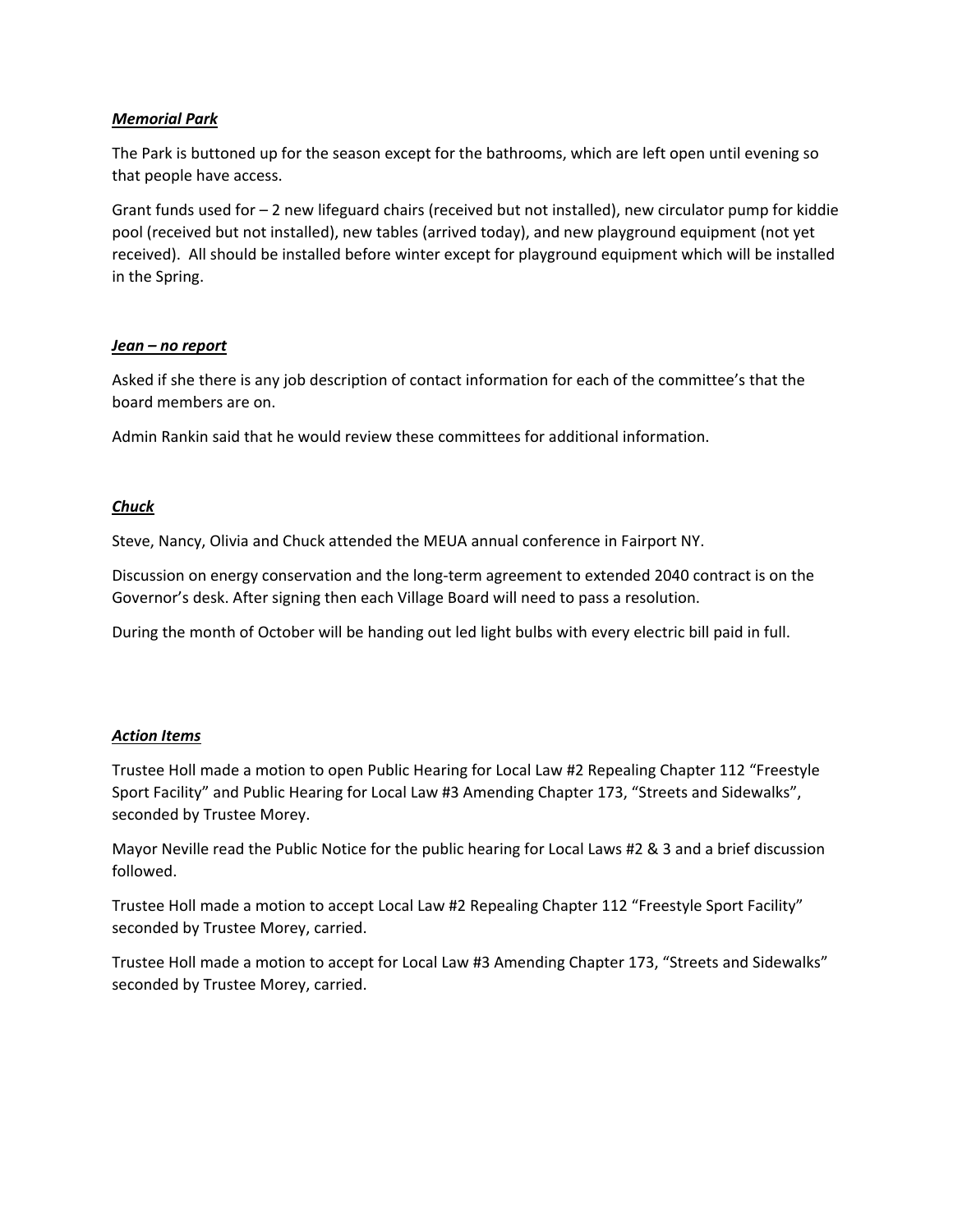Trustee Holl made a motion for a Resolution to adopt October 6‐12th as Public Power Week,

*To Commemorate Our Hometown Electric Utility and Its Tradition of Service*

*WHEREAS, we, the citizens of Village of Groton, place high value on local control over community* services and therefore have chosen to operate a community-owned, locally controlled, not-for-profit electric utility and, as consumers and owners of our electric utility, have a direct say in utility operations *and policies; and*

*WHEREAS, Groton Municipal Electric provides our homes, businesses, farms, social service, and local government agencies with reliable, efficient, and cost‐effective electricity employing sound business practices designed to ensure the best possible service at not‐for‐profit rates; and*

*WHEREAS, Groton Municipal Electric is a valuable community asset that contributes substantially to the well‐being of local citizens through energy efficiency, customer service, environmental protection, economic development, and safety awareness; and*

*WHEREAS, as this community's public power system, Groton Municipal Electric first and only purpose is* to work in partnership with its customer-owners to furnish an essential public service and the best *customer service to community citizens at lower‐cost rates;*

*NOW, THEREFORE BE IT RESOLVED: that Groton Municipal Electric will continue to work to bring lower‐* cost, safe, reliable electricity to community homes and businesses just as it has since 1933, the year when *the utility was created to serve all the citizens of Village of Groton; and*

BE IT FURTHER RESOLVED: that the week of October 6-12 as Public Power Week to recognize Groton *Municipal Electric for its contributions to the community and to educate consumer‐owners, policy makers, and employees on the benefits of public power; and*

*BE IT FURTHER RESOLVED: that our community joins hands with more than 2,000 other public power systems in the United States in this celebration of public power, which is best for consumers, business, the community, and the nation.*

Seconded by Trustee Walpole, carried.

Mayor Neville read aloud the Proclamation to designate October 1st as "Phil English Day".

| <b>WHEREAS</b> | the American Legion Carrington Fuller Post 800 has been welcoming Veterans since their charter<br>in 1921; and                                                                 |
|----------------|--------------------------------------------------------------------------------------------------------------------------------------------------------------------------------|
| <b>WHEREAS</b> | Phil English has been a lifetime resident of Groton and is the oldest member of the American<br>Legion Carrington Fuller Post 800 and has been a member for over 70 years; and |
| <b>WHEREAS</b> | Phil English will be 95 on October 1 <sup>st</sup> and is one of the last World War II vets in our area; and                                                                   |
| <b>WHEREAS</b> | Phil English served with pride from November 1943 to November 1945 with Patton's Third Army,<br>Third Calvary; and                                                             |
| <b>WHEREAS</b> | <b>Phil English</b> was at the "Battle of the Bulge" and                                                                                                                       |
| <b>WHEREAS</b> | the Village of Groton wishes to honor Phil English for his service to our country and our<br>community.                                                                        |

**NOW, THEREFORE, I, CHRISTOPHER NEVILLE**, Mayor of the Village of Groton, do hereby proclaim Tuesday,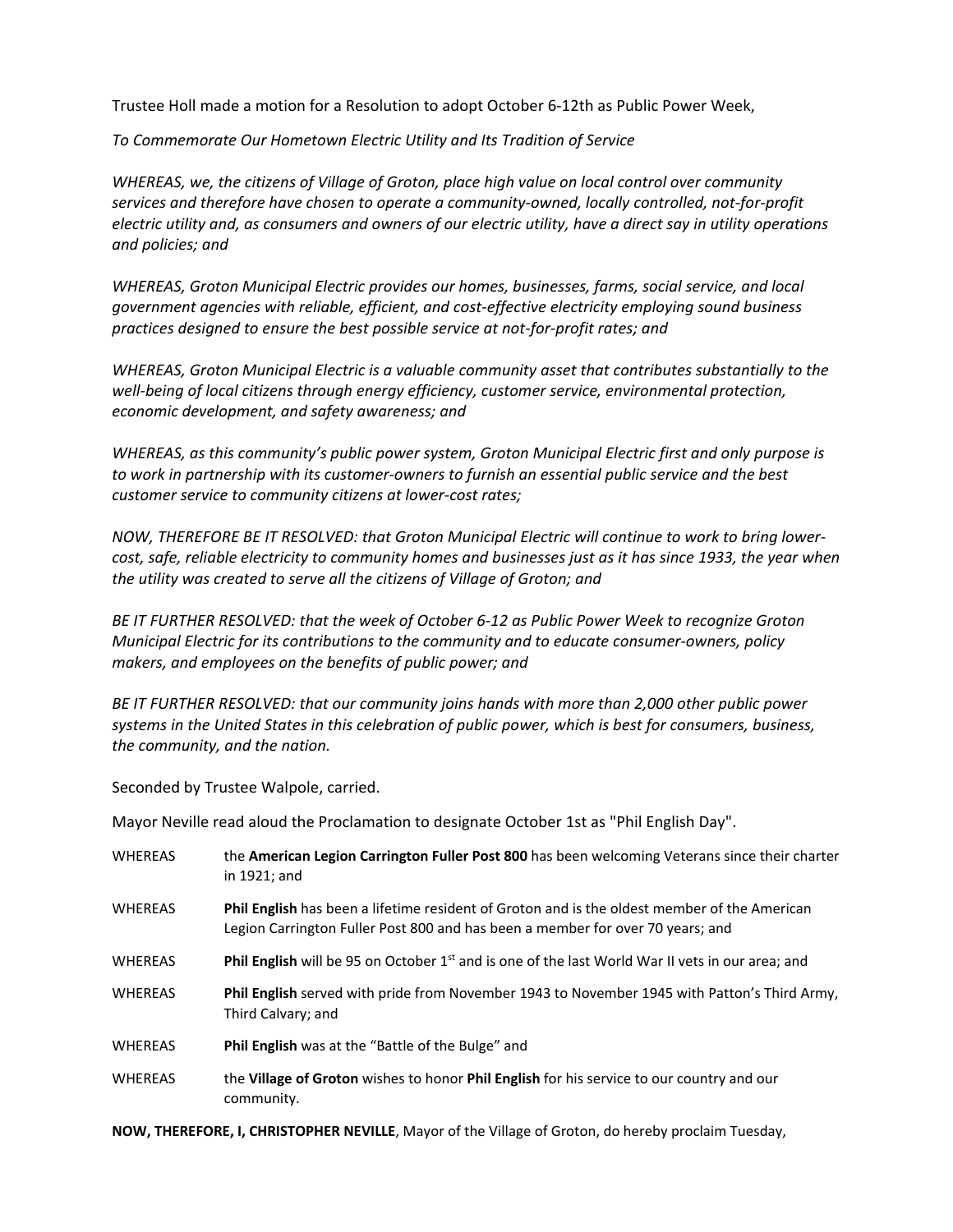### October 1, 2019 as: *"Phil English DAY"*

Discussion on the Proposal for Engineering Service for project entitled "Village of Groton Engineering Planning Grant Trunk Sewer and WTP Evaluation". This project is funded by New York State Environmental Facilities Corporation (EFC)

# **Scope of Work**

- Manhole Inspections
- CCTV inspections/Monitoring/Pipe Investigative Work
- WTP Headworks Review
- Evaluation for upgrades to the WWTP headworks
- Evaluation for upgrades to the wastewater collection system trunk sewer
- Reporting

Project goal is to prepare an approvable engineering report identifying the type and extent of repairs necessary to the trunk sewer and manholes within the project limits and the WWTP headworks, the anticipated construction cost, and any potential sources of funding. The Village intends to provide all or a portion of their matching funds via "in‐kind" services. The Village Board would like updated reports on these findings.

Trustee Walpole made a motion to approve the C.T. Male Associates Proposal for Engineering Planning Grant, seconded by Trustee Holl, carried.

# *New Business*

Trail and Property update from Jennifer Jones, Scott Weeks and Jeff Cronk.

There was a concern about part of the new trail that is not on Village or Town property, this has been resolved by moving the trail approximately 100' from the property line.

New kiosks and benches installed for new trials.

A lot of usage, many positive comments including that the trails are not always "easy" as the rating said, but a good challenge.

There are plans to expand the trails next year.

Ideas of having a plan to "adopt a trail" for maintaining, clearing, etc. Example – Groton Cross Country Team has adopted the trail area behind the High School.

After a lengthy discussion regarding whether to close or post the trials during hunting season for the safety of all people; the Board concurred to post the property with signs for no hunting, no motorized vehicles (only maintenance), no snowmobiles & warning/caution/at own risk during this year's hunting season with no closures of the trail.

# *No Old Business*